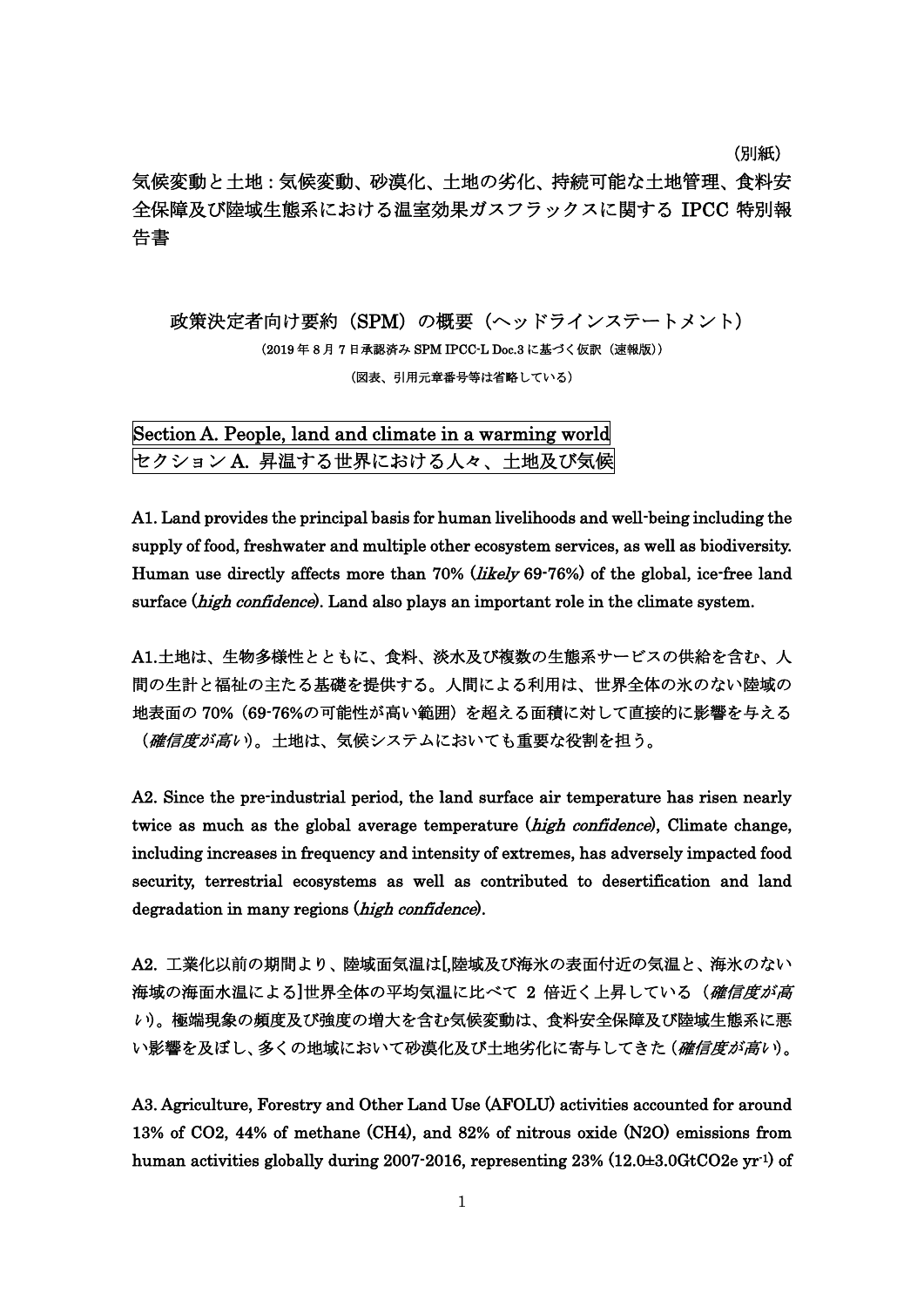total net anthropogenic emissions of GHGs<sup> $(2*)$ </sup> (*medium confidence*). The natural response of land to human-induced environmental change caused a net sink of around 11.2 GtCO2  $yr<sup>1</sup>$  during 2007-2016 (equivalent to 29% of total CO2 emissions) (*medium confidence*); the persistence of the sink is uncertain due to climate change  $(high)$ confidence).

If emissions associated with pre- and post-production activities in the global food system  $(1+8+13)$  are included, the emissions are estimated to be 21-37% of total net anthropogenic GHG emissions (*medium confidence*).

注釈 12: This assessment only includes CO2, CH4 and N2O.

 注 釈 13 : Global food system in this report is defined as 'all the elements (environment, people, inputs, processes, infrastructures, institutions, etc.) and activities that relate to the production, processing, distribution, preparation and consumption of food, and the output of these activities, including socioeconomic and environmental outcomes at the global level'. These emissions data are not directly comparable to the national inventories prepared according to the 2006 IPCC Guidelines for National Greenhouse Gas Inventories.

A3. 農業、林業及びその他土地利用 (AFOLU) は、2007~2016年の世界全体の人為的活 動に起因する正味の CO2 排出量の約 13%、メタン (CH4) の約 44%、及び一酸化二窒素 (N2O)の約82%を占め、温室効果ガスの人為起源の総排出量の約23%(約12.0+/-3.0GtCO2e /年)に相当した<sup>(注釈 12)</sup>(確信度が中程度)。人為起源の環境の変化に対する土地による自然 の応答の結果、2007〜2016 年に 11.2GtCO2/年の純吸収源(CO2 総排出量の 29%に相当) となったが(確信度が中程度)、その吸収源の持続性は気候変動により不確実である(確信 度が高い)。

世界の食料システム (グローバルフードシステム)<sup>(注釈 13)</sup>[における食料の]生産・製造の前 後に行われる活動に関連する排出量が含まれた場合、[その排出量は]人為起源の正味の温室 効果ガスの総排出量の 21-37%を占めると推定される。

注釈 12:この評価は CO2、CH4 及び N2O のみを対象とする。

注釈 13:世界の食料システム(グローバルフードシステム)は、本報告書において、 「食料の生産、加工、流通、調理及び消費に関連するすべての要素(環境、人々、 投入資源、プロセス、インフラ、組織等)及び活動、並びに世界レベルにおける社 会経済的及び環境面の成果を含む、これらの活動の成果」と定義される。これらの 排出データは、『2006 年 IPCC 国別温室効果ガスインベントリガイドライン』に 沿って作成された国家インベントリと直接比較することはできない。

A4. Changes in land conditions  $(2 \cdot \pi)$  16) either from land-use or climate change, affect global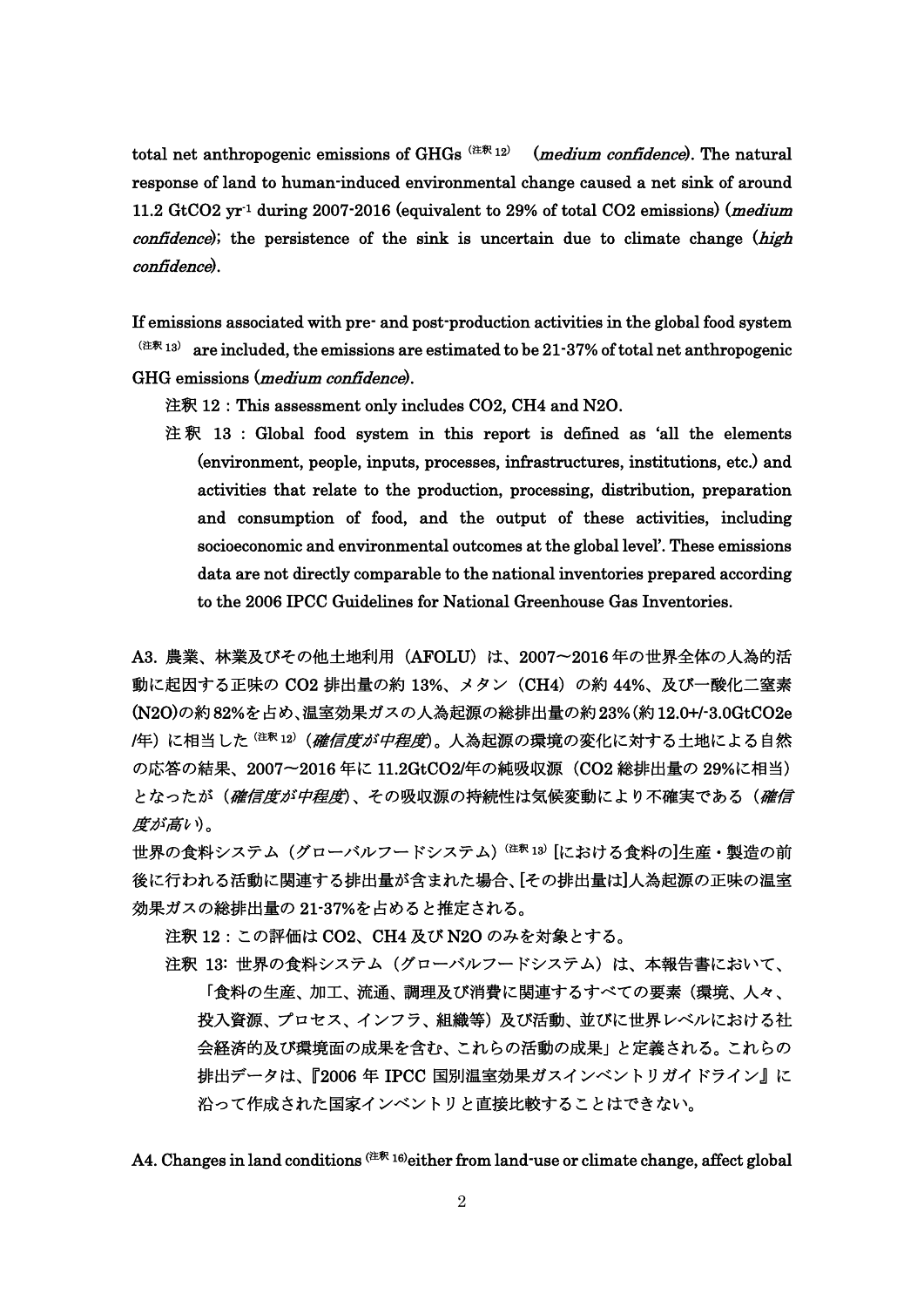and regional climate  $(high \text{ confidence})$ . At the regional scale, changing land conditions can reduce or accentuate warming and affect the intensity, frequency and duration of extreme events. The magnitude and direction of these changes vary with location and season (high confidence).

> 注釈 16: Land conditions encompass changes in land cover (e.g. deforestation, afforestation, urbanisation), in land use (e.g. irrigation), and in land state (e.g. degree of wetness, degree of greening, amount of snow, amount of permafrost)

A4. 土地の状態/状況 (condition)の変化 (注釈 16)は、土地利用または気候変動のいずれによ るものであっても、世界全体及び地域の気候に影響を与える(確信度が高い)。地域規模に おいて、変化する土地の状態/状況は昇温を低減または増強し、極端現象の強度、頻度及び 持続期間に影響を与える。これらの変化の規模及び方向は、場所と季節によって異なる(確 信度が高い)。

注釈 16:土地の状況は、土地被覆(例、森林減少、新規植林、都市化)、土地利用 (例、灌漑)及び土地の状態(例、湿潤の程度、緑化の程度、雪の量、永久 凍土の量)の変化を対象とする。

A5. Climate change creates additional stresses on land, exacerbating existing risks to livelihoods, biodiversity, human and ecosystem health, infrastructure, and food systems (high confidence). Increasing impacts on land are projected under all future GHG emission scenarios (high confidence). Some regions will face higher risks, while some regions will face risks previously not anticipated (high confidence). Cascading risks with impacts on multiple systems and sectors also vary across regions (high confidence).

A5. 気候変動は土地に対して追加的なストレスを生み、生計、生物多様性、人間の健康及び 生熊系の健全性、インフラ、並びに食料システムに対する既存のリスクを悪化させる (*確信* 度が高い)。将来の温室効果ガス排出シナリオすべてにおいて、土地に対する影響の増加が 予測されている(確信度が高い)。一部の地域は、より高く新しいリスクに直面する一方で、 一部の地域は以前には予期されなかったリスクに直面する (*確信度が高い*)。複数のシステ ム及び部門に対する影響を伴う連鎖的なリスクも地域によって異なる(確信度が高い)。

A6. The level of risk posed by climate change depends both on the level of warming and on how population, consumption and production, technological development, and land management patterns evolve (high confidence). Pathways with higher demand for food, feed, and water, more resource-intensive consumption and production, and more limited technological improvements in agriculture yields result in higher risks from water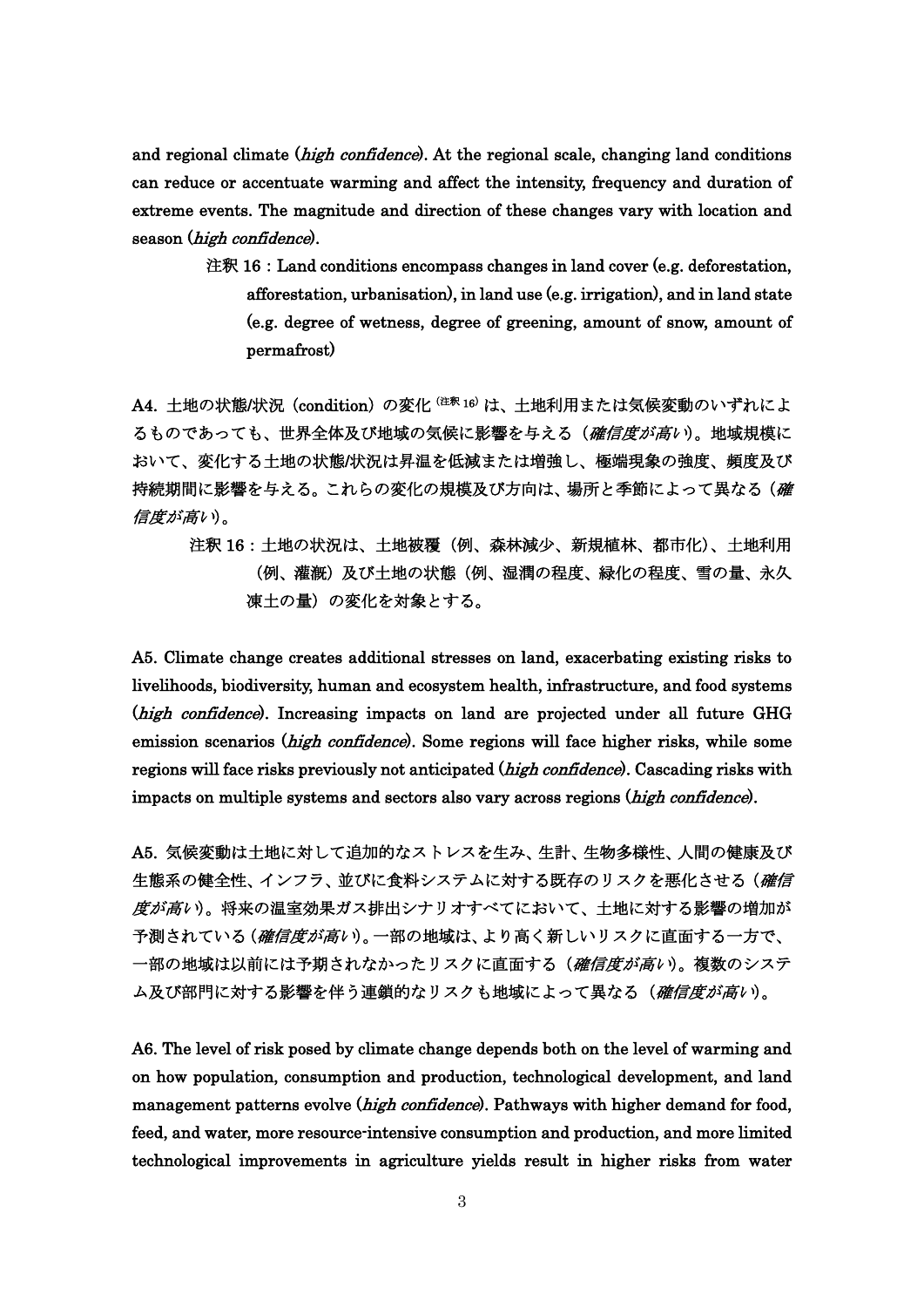scarcity in drylands, land degradation, and food insecurity (high confidence).

A6. 気候変動によって呈されるリスクの水準は、昇温のレベルに依存するとともに、人口、 消費及び生産、技術開発、並びに土地管理の様式がどのように展開するかに依拠する (*確信* 度が高い)。食料、飼料及び水の需要の増大並びにさらなる資源集約型の消費及び生産を伴 い、農業収量の技術的向上がさらに限定的な経路は、乾燥地における水不足、土地劣化及び 食料安全保障の阻害(food insecurity)によるリスクの増大をもたらす(*確信度が高い*)。

## Section B. Adaptation and mitigation response options セクション B. 適応及び緩和の応答/対応オプション

B1. Many land-related responses that contribute to climate change adaptation and mitigation can also combat desertification and land degradation and enhance food security. The potential for land-related responses and the relative emphasis on adaptation and mitigation is context specific, including the adaptive capacities of communities and regions. While land-related response options can make important contributions to adaptation and mitigation, there are barriers to adaptation and limits to the contribution to global mitigation. (very high confidence)

B1. 気候変動への適応及び緩和に寄与する多くの土地に関連する対応は、砂漠化及び土地 劣化にも対処することができ、食料安全保障も強化しうる。土地に関連する対応の潜在的 可能性並びにそれに関連して強調される適応及び緩和は、地域社会及び地域の適応能力を 含め、[これらの]文脈に[応じて]固有である。土地に関連する適応の選択肢は適応及び緩和 に重要な貢献をしうる一方で、適応には障壁が存在し、土地に関連する対応による世界全 体の気候変動の緩和への貢献には限界がある。(確信度が非常に高い)

B2. Most of the response options assessed contribute positively to sustainable development and other societal goals (*high confidence*). Many response options can be applied without competing for land and have the potential to provide multiple co-benefits (high confidence). A further set of response options has the potential to reduce demand for land, thereby enhancing the potential for other response options to deliver across each of climate change adaptation and mitigation, combating desertification and land degradation, and enhancing food security (*high confidence*).

B2. 評価されたほとんどの対応の選択肢は、持続可能な開発及びその他の社会目標に正の 貢献をもたらす(確信度が高い)。ほとんどの対応の選択肢は、土地をめぐる競争を伴わず に適用することができ、複数の副次的便益(コベネフィット)を提供する潜在的可能性を有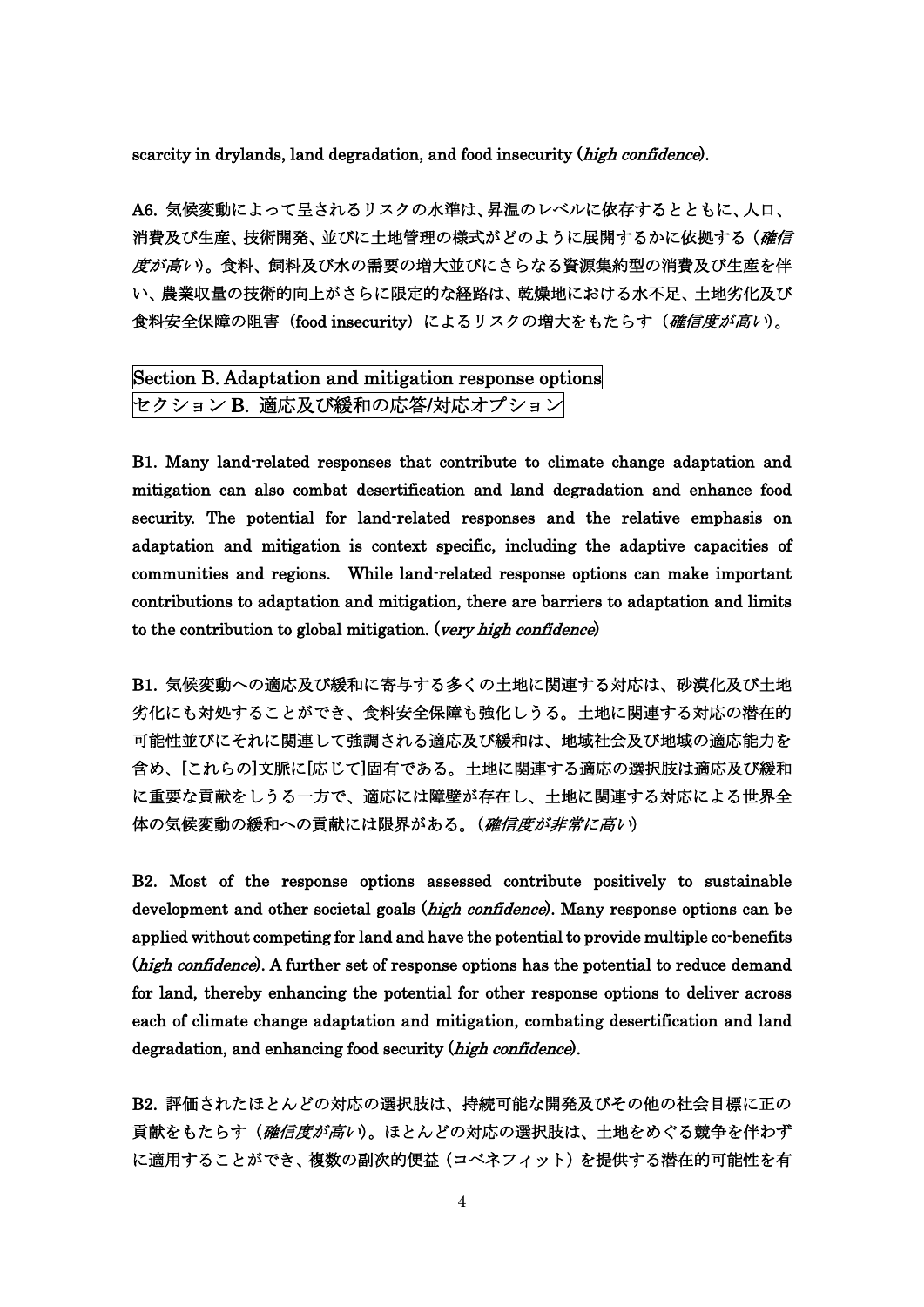する(確信度が高い)。さらに、土地の需要を低減させる潜在的可能性を有する一連の対応 の選択肢は、その結果、他の対応の選択肢が気候変動の適応及び緩和のそれぞれにわたっ て成果をもたらす潜在的可能性を強化し、砂漠化及び土地劣化に対処し、食料安全保障を 強化する(確信度が高い)。

B3. Although most response options can be applied without competing for available land, some can increase demand for land conversion (*high confidence*). At the deployment scale of several GtCO2yr-1, this increased demand for land conversion could lead to adverse side effects for adaptation, desertification, land degradation and food security (high confidence). If applied on a limited share of total land and integrated into sustainably managed landscapes, there will be fewer adverse side-effects and some positive cobenefits can be realised (high confidence).

B3. ほとんどの対応の選択肢は、利用可能な土地をめぐる競争を伴わずに適用可能だが、 一部の選択肢は土地転換の需要を増大させうる(*確信度が高い*)。数 GtCO2/年の普及の 規模においては、この土地転換需要の増大は適応、砂漠化、土地劣化及び食料安全保障にと って負の副次的効果につながりうるだろう(確信度が高い)。土地全体の限定的な割合に適 応され、持続的に管理された景観に統合された場合、負の副次的効果は減少し、一部の正の **副次的便益**(コベネフィット)を実現しうる(確信度が高い)。

B4. Many activities for combating desertification can contribute to climate change adaptation with mitigation co-benefits, as well as to halting biodiversity loss with sustainable development co-benefits to society (high confidence). Avoiding, reducing and reversing desertification would enhance soil fertility, increase carbon storage in soils and biomass, while benefitting agricultural productivity and food security (*high confidence*). Preventing desertification is preferable to attempting to restore degraded land due to the potential for residual risks and maladaptive outcomes (high confidence).

B4. 砂漠化に対処するための多くの活動は、緩和の副次的便益(コベネフィット)を伴って 気候変動への適応に寄与しうるほか、社会に対する持続可能な開発の副次的便益(コベネ フィット)を伴って生物多様性の喪失の抑止に寄与しうる(確信度が高い)。砂漠化を回避、 低減し[同現象を]逆転させることは、土壌肥沃度を増大させ、土壌及びバイオマスにおいて 炭素貯蔵を増大させ、同時に農業生産性及び食料安全保障に便益をもたらすだろう(確信 度が高い)。残存リスク及び結果的に適応の失敗がもたらされる潜在的可能性を理由に、砂 漠化の防止は、劣化した土地を再生する努力よりも望ましい(確信度が高い)。

B5. Sustainable land management  $(2\pi)$ , including sustainable forest management  $(2\pi)$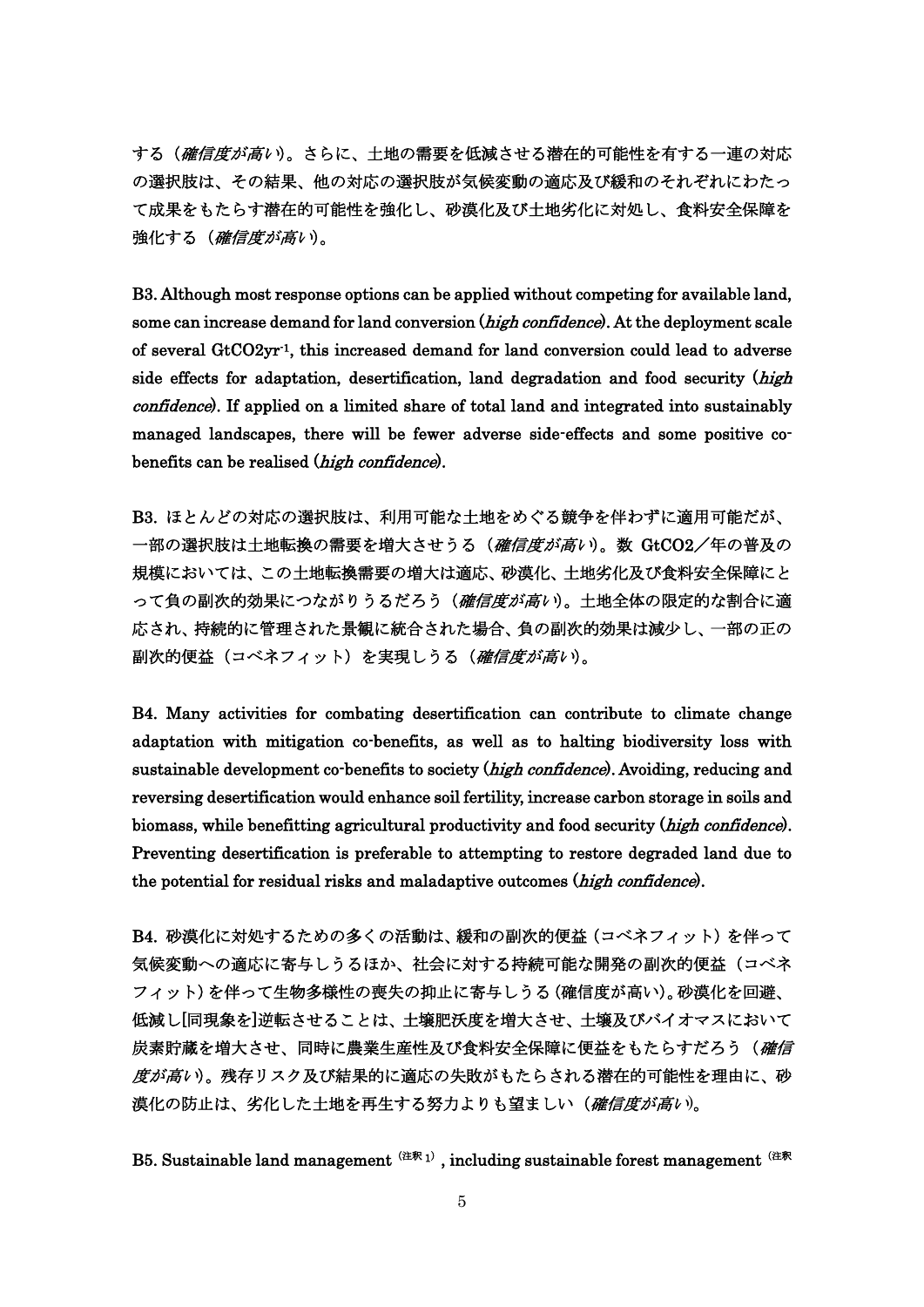$2<sup>2</sup>$ , can prevent and reduce land degradation, maintain land productivity, and sometimes reverse the adverse impacts of climate change on land degradation (very high confidence). It can also contribute to mitigation and adaptation (high confidence). Reducing and reversing land degradation, at scales from individual farms to entire watersheds, can provide cost effective, immediate, and long-term benefits to communities and support several Sustainable Development Goals (SDGs) with co-benefits for adaptation (very high confidence) and mitigation (high confidence). Even with implementation of sustainable land management, limits to adaptation can be exceeded in some situations.

- 注釈 1: Sustainable land management is defined in this report as the stewardship and use of land resources, including soils, water, animals and plants, to meet changing human needs, while simultaneously ensuring the long-term productive potential of these resources and the maintenance of their environmental functions. Examples of options include inter alia agroecology (including agroforestry), conservation agriculture and forestry practices, crop and forest species diversity, appropriate crop and forest rotations, organic farming, integrated pest management, the conservation of pollinators, rain water harvesting, range and pasture management, and precision agriculture systems.
- 注釈 2: Sustainable forest management is defined in this report as the stewardship and use of forests and forest lands in a way, at a rate, that maintains their biodiversity, productivity, regeneration capacity, vitality, and their potential to fulfill now and in the future, relevant ecological, economic and social functions at local, national and global levels and that does not cause damage to other ecosystems.

B.5 持続可能な土地管理は<sup>(注釈1)</sup>、持続可能な森林管理<sup>(注釈2)</sup>も含め、土地劣化を防止及び 低減し、土地の生産性を維持し、場合によっては気候変動が土地劣化に及ぼす悪い影響を 覆しうる(確信度が非常に高い)。持続可能な土地管理はまた、緩和及び適応にも貢献しう る(確信度が高い)。土地劣化を削減し[進行を]逆転させることは、個々の農場から流域 (watershed)全体に至る規模において、費用対効果の高い、長期にわたる便益を地域社会 に直ちにもたらし、適応(確信度が非常に高い)及び緩和(確信度が高い)への副次的便益 (コベネフィット)を伴っていくつかの持続可能な開発目標(SDGs)を支えうる。持続可 能な土地管理を行っても、状況によっては適応の限界を超えうる。

 注釈 1:持続可能な土地管理は、本報告書において、土壌、水、及び動植物を含む土地 資源を、その長期的な潜在的生産性及びそれらの環境面の機能の維持を確保する と同時に、人間のニーズを満たすために管理及び利用することと定義される。選 択肢の例として、特に、アグロエコロジー(アグロフォレストリーを含む)、[環境]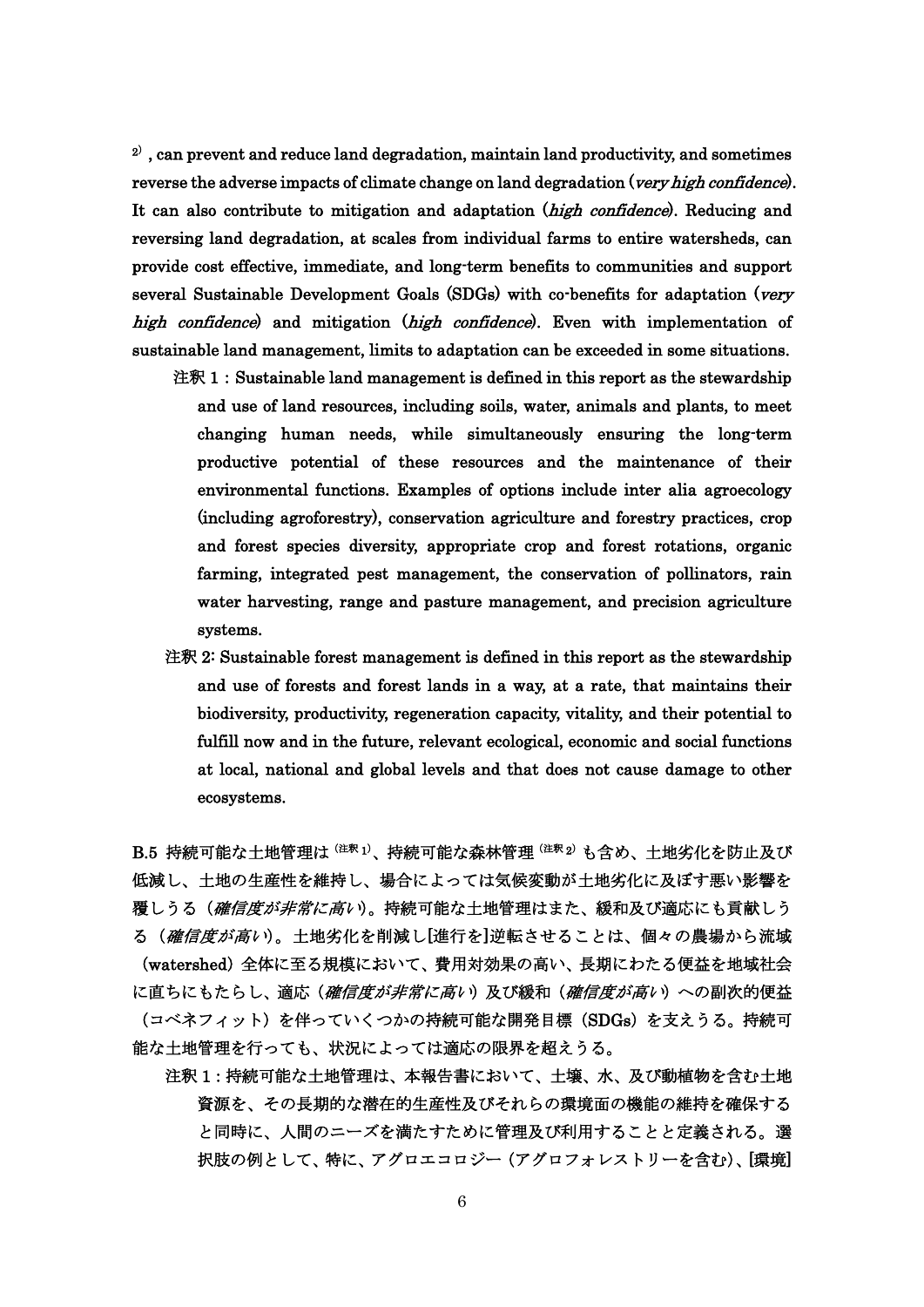保全型農業及び森林施業、作物及び森林の種の多様性、適切な作物の輪作及び森 林の周期、有機農業、総合的病害虫管理、花粉を運ぶ昆虫等の保全、集水農業、及 び放牧地と草地管理、並びに精密農業システムなどが挙げられる。

 注釈 2:持続可能な森林管理は、本報告書において、森林及び林地を、それらの生物多 様性、生産性、再生能力、生命力、並びに現在及び将来において、関連する生態的、 経済的、及び社会的機能を局所(local)、国家及び世界レベルで発揮する潜在的能 力を維持し、他の生態系に対して被害を及ぼさない方法と速度で管理及び利用す ることと定義する。

B6. Response options throughout the food system, from production to consumption, including food loss and waste, can be deployed and scaled up to advance adaptation and mitigation (high confidence). The total technical mitigation potential from crop and livestock activities, and agroforestry is estimated as 2.3–9.6 GtCO2eq.yr<sup>-1</sup> by 2050 (*medium confidence*). The total technical mitigation potential of dietary changes is estimated as  $0.7 - 8$  GtCO2eq.yr<sup>-1</sup> by 2050 (*medium confidence*).

B6. 適応及び緩和を進めるために、食品ロス及び廃棄物を含む、生産から消費に至るまで 食料システム全体にわたって対応の選択肢を導入及びスケールアップしうる(確信度が高 <sup>い</sup>)。耕作及び牧畜活動、並びに森林農業に由来する技術的な総緩和ポテンシャルは全体で 2050年までに 2.3-9.6 GtCO2eq/年になると推定される(確信度が中程度)。食生活の変化 による総緩和ポテンシャルは 2050 年までに 0.7-8 GtCO2eq/年になると推定される(確信 度が中程度)。

B7. Future land use depends, in part, on the desired climate outcome and the portfolio of response options deployed (high confidence). All assessed modelled pathways that limit warming to 1.5°C or well below 2°C require land-based mitigation and land-use change, with most including different combinations of reforestation, afforestation, reduced deforestation, and bioenergy (*high confidence*). A small number of modelled pathways achieve 1.5°C with reduced land conversion (high confidence) and, thus, reduced consequences for desertification, land degradation, and food security (*medium* confidence).

B7. 将来の土地利用は部分的に、望ましい気候の結果及び導入された対応の選択肢のポー トフォリオに依拠する(*確信度が高い*)。昇温を 1.5℃にまたは 2℃より大幅に低く抑える、 評価された全てのモデル経路は、土地に基づく緩和及び土地利用変化を必要とし、そのほ とんどが再植林、新規植林、森林減少の低減、及びバイオエネルギーの多様な組み合わせを 含む(確信度が高い)。少数のモデル経路は、土地転換の低減によって 1.5℃を達成し(確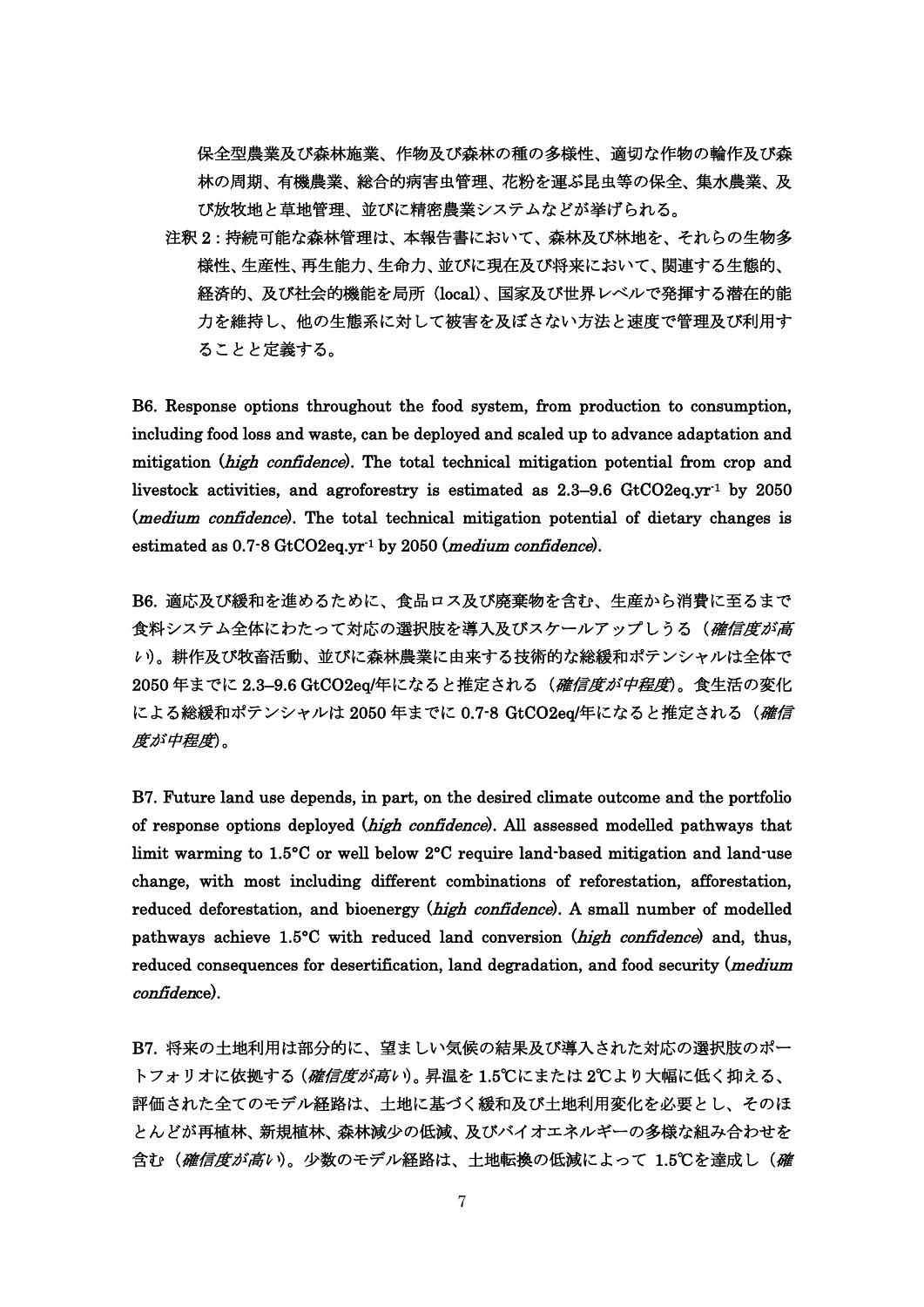信度が高い)、したがって、砂漠化、土地劣化及び食料安全保障の影響が低減される(確信 度が中程度)。

| Section C. Enabling response options |  |  |  |
|--------------------------------------|--|--|--|
| セクション C. [必要な緩和策・適応策を]可能とする応答/対応の選択肢 |  |  |  |

C1. Appropriate design of policies, institutions and governance systems at all scales can contribute to land-related adaptation and mitigation while facilitating the pursuit of climate-adaptive development pathways (*high confidence*). Mutually supportive climate and land policies have the potential to save resources, amplify social resilience, support ecological restoration, and foster engagement and collaboration between multiple stakeholders (high confidence).

C1. 全ての規模における政策、制度、及びガバナンスシステムの適切な設計により、土地 に関連する適応及び緩和に寄与し、同時に気候に適応する開発経路の追求を促進しうる(確 信度が高い)。相互補完的な気候及び土地の政策は、資源を保全し、社会的なレジリエンス を強化し、生態学的な再生を支え、複数の利害関係者の関与及び協力を育む潜在的可能性 を有する(確信度が高い)。

C2. Policies that operate across the food system, including those that reduce food loss and waste and influence dietary choices, enable more sustainable land-use management, enhanced food security and low emissions trajectories (high confidence). Such policies can contribute to climate change adaptation and mitigation, reduce land degradation, desertification and poverty as well as improve public health (*high confidence*). The adoption of sustainable land management and poverty eradication can be enabled by improving access to markets, securing land tenure, factoring environmental costs into food and making payments for ecosystem services and enhancing local and community collective action (high confidence).

C2. 食品ロス及び廃棄物を削減し、食生活における選択に影響を与える政策を含む、食料 システムにわたって運用される政策は、より持続可能な土地利用管理、食料安全保障の強 化及び低排出シナリオを可能とする(確信度が高い)。そのような政策は気候変動の適応及 び緩和に貢献し、土地劣化、砂漠化及び貧困を低減するとともに公共衛生を改善しうる(確 信度が高い)。持続可能な土地管理の採用及び貧困の撲滅は、市場へのアクセスの改善、土 地の保有権の確保、環境コストの食料への組み入れ、生態系サービスへの支払いの形成、並 びに局所的及び地域社会の集団行動の強化によって可能となりうる(確信度が高い)。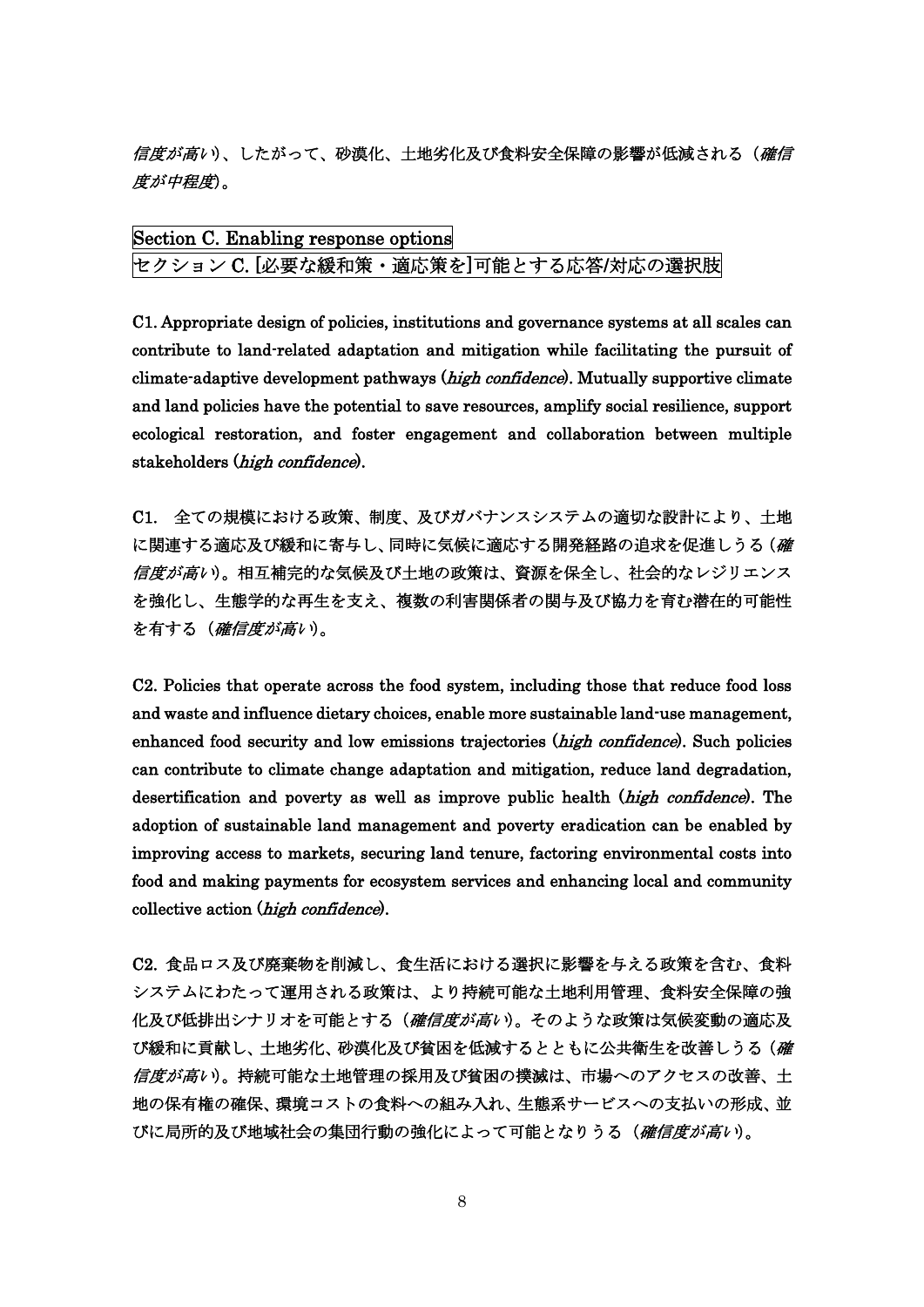C3. Acknowledging co-benefits and trade-offs when designing land and food policies can overcome barriers to implementation (*medium confidence*). Strengthened multilevel, hybrid and cross-sectoral governance, as well as policies developed and adopted in an iterative, coherent, adaptive and flexible manner can maximise co-benefits and minimise trade-offs, given that land management decisions are made from farm level to national scales, and both climate and land policies often range across multiple sectors, departments and agencies (high confidence).

C3. 土地及び食料の政策の設計の際に副次的便益 (コベネフィット)及びトレードオフを 認識することによって実施の障壁を克服しうる(確信度が中程度)。土地管理の決定は農場 レベルから国家の規模にわたって行われ、気候政策及び土地政策がいずれも複数の部門、 省庁及び機関にわたることが多いため、複数のレベルをまたぐ、ハイブリッドで部門横断 型の強化されたガバナンスは、反復的で一貫性のある、順応的で柔軟性のある方法で開発 され採択された政策とともに、副次的便益(コベネフィット)を最大化し、トレードオフを 最小化しうる(確信度が高い)。

C4. The effectiveness of decision-making and governance is enhanced by the involvement of local stakeholders (particularly those most vulnerable to climate change including indigenous peoples, local communities, women, and the poor and marginalized) in the selection, evaluation, implementation and monitoring of policy instruments for landbased climate change adaptation and mitigation (*high confidence*). Integration across sectors and scales increases the chance of maximising co-benefits and minimising tradeoffs (medium confidence).

C4. 意思決定及びガバナンスの効果は、局所的な利害関係者(特に先住民族、局所的な地域 社会、女性、並びに貧困者及び周縁化された人々など、気候変動に最も脆弱な人々)によ る、土地に基づく気候変動への適応及び緩和の政策手段の選定、評価、実施及び監視におけ る関与によって強化される(確信度が高い)。異なる部門及び規模にわたる統合は、副次的 便益(コベネフィット)を最大化し、トレードオフを最小化する可能性を拡大する(確信度 が中程度)。

## Section D. Action in the near-term セクション D. 当面の対策

D1. Actions can be taken in the near-term, based on existing knowledge, to address desertification, land degradation and food security while supporting longer-term responses that enable adaptation and mitigation to climate change. These include